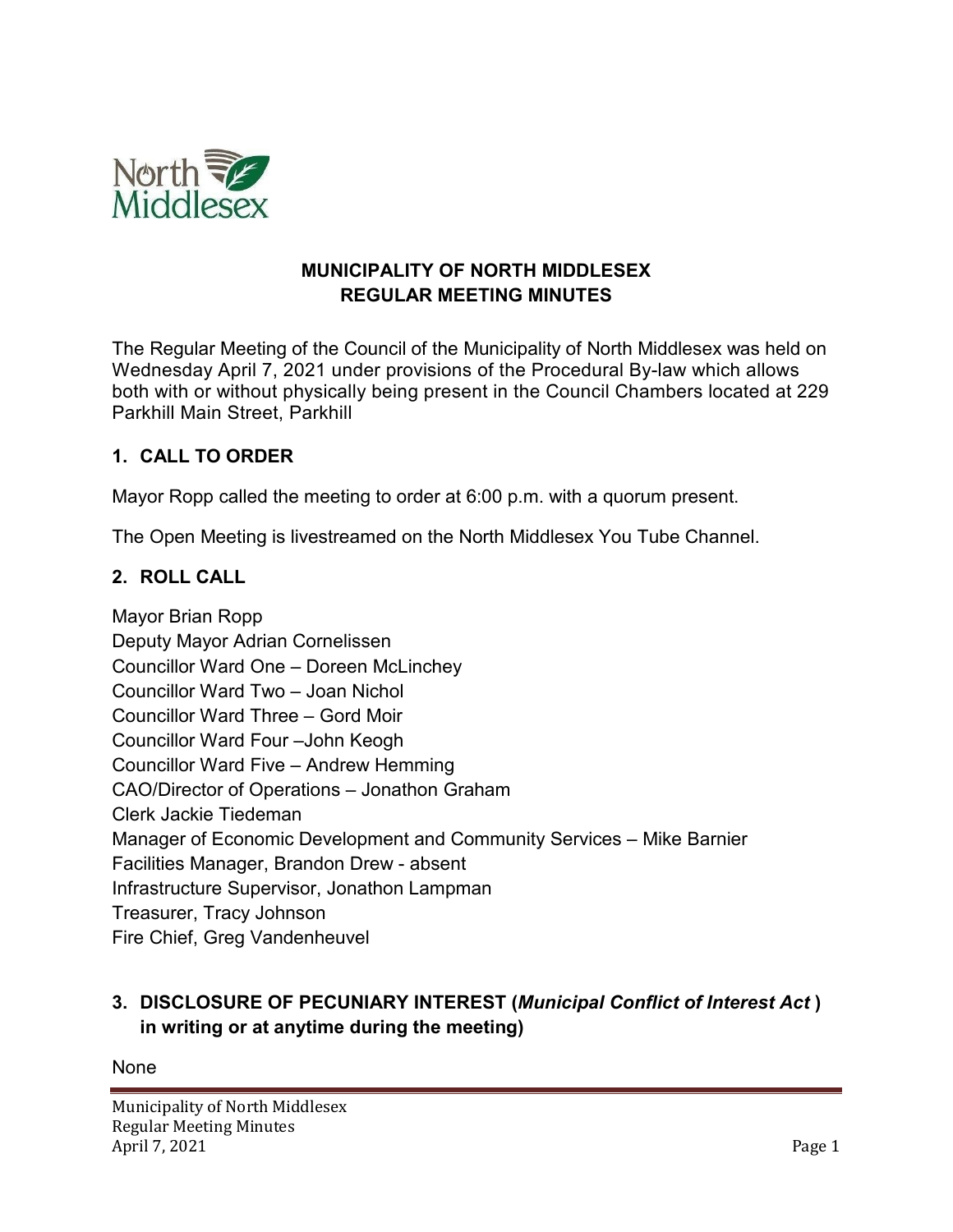### **4. MINUTES OF PREVIOUS MEETINGS**

### **MOTION #076/2021**

**MOIR/HEMMING:** That the March 17<sup>th</sup> Regular and March 25 Special Meeting Minutes be approved as presented.

CARRIED

## **5. DEFERRED – PLANNING (March 3, 2021)**

### a.6:00 p.m. Request for Zoning Amendment (Temporary Use) – 4 Alma Street, Nairn

Planner Stephanie Poirier provided Council with a supplementary report (dated April 7, 2021) in response to the decision of council on March 3, 2021 that accepted the applicant's proposal in principal but deferred the application until staff had the opportunity to draft a by-law. After discussion with the landowner and taking into account information received at the public meeting, staff recommend the following:

### **MOTION #077/2021**

**KEOGH/HEMMING**: That the agricultural non-intense use have a maximum of 3 nutrient units and that no new livestock housing structures requiring a building permit will be permitted. Staff also suggest that any future structures not requiring a building permit be located 74m (241 ft) away from the closest residential building in accordance to MDS setbacks.

CARRIED

## b.6:00 p.m. Request for Zoning Amendment (Temporary Use) – 4486 Queens Ave, Nairn

Planner Stephanie Poirier provided Council with a supplementary report (dated April 7, 2021) in response to the decision of council on March 3, 2021 that accepted the applicant's proposal in principal but deferred the application until staff had the opportunity to draft a by-law. After discussion with the landowner and taking into account information received at the public meeting, staff recommend the following:

### **MOTION #078/2021**

**KEOGH/MCLINCHEY**: That the agricultural non-intense use have a maximum of 3 nutrient units and that no new livestock housing structures requiring a building permit will be permitted. Staff also suggest that any future structures not requiring a building permit be located 74m (241 ft) away from the closest residential building in accordance to MDS setbacks. CARRIED **to MDS** setbacks.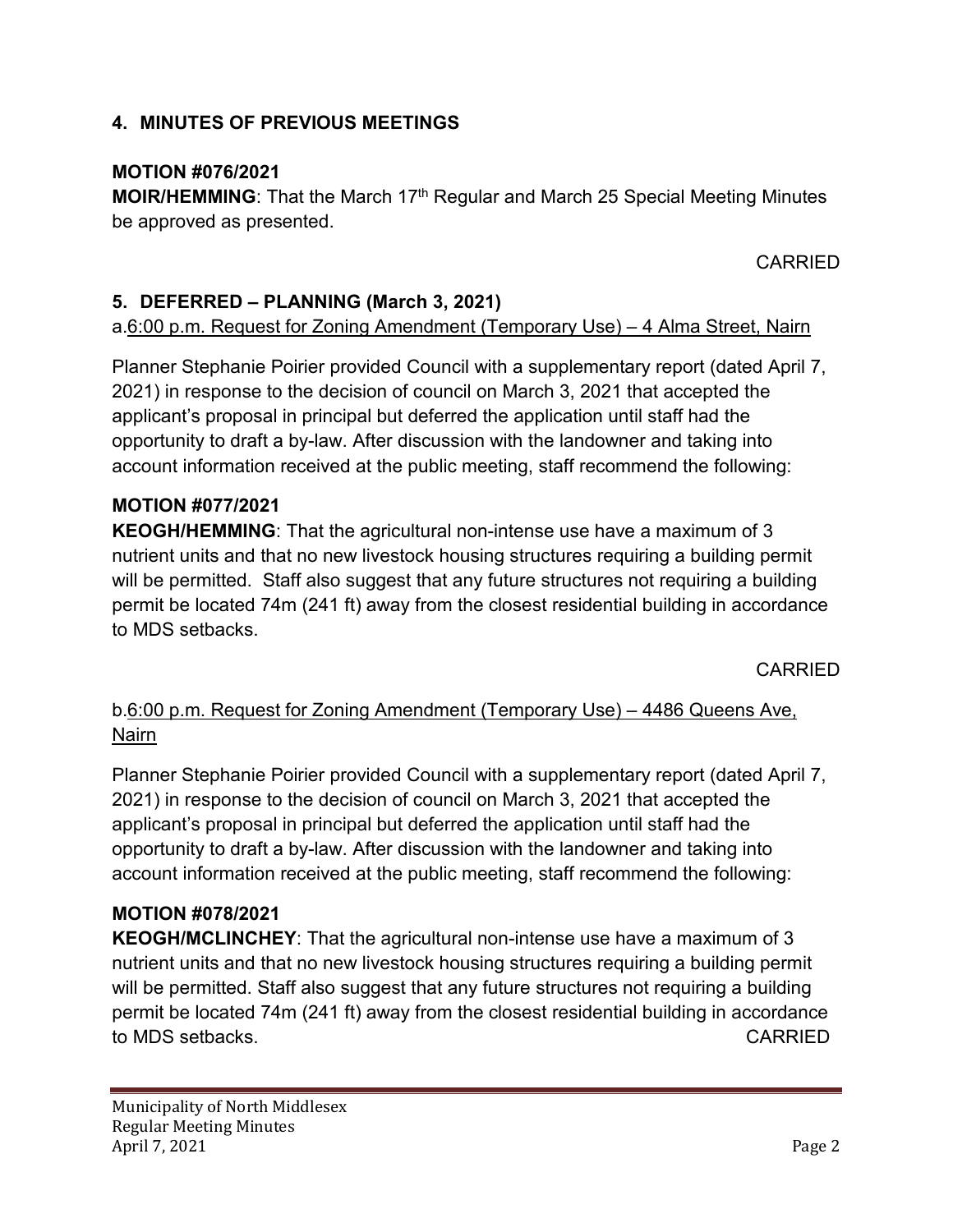The Planner acknowledged a letter from Schlegel Urban Developments pertaining to both applications. Draft by-laws were provided to them as requested at the public meeting and the letter will be received and filed.

Draft By-laws were reviewed with Council for both applications and they will be considered for all three readings later in the meeting.

## **6. PUBLIC MEETING - PLANNING**

c.6:10 p.m. Notice of OPA and ZBA Amendments for 26428 Fletcher Rd Owners: Arie, Carla & Kyle Pennings Agent: Dan Smith, Monteith Brown Planning Consultants

Con 5 Part Lot 4 RP33R4813 Part 1 (former East Williams)

The purpose and effect of the Application for Official Plan Amendment (OPA No.13) is to change the designation of the lands from the 'Agricultural Area' to an 'Agricultural Special Policy Area' designation in order to permit a 'granny flat' or garden suite on the subject lands for a temporary period of time not to exceed 20 years in accordance with Section 39.1 of the Planning Act where as the North Middlesex Official Plan permits 'granny flats' or 'garden suites' in the Agricultural Area designation through a Temporary Use Zoning By-law for a period not exceeding 3 years.

The purpose and effect of the Temporary Use Zoning By-law Amendment (no. ZBA-6- 2021) is to allow the establishment of a 156 m2 (1,680 sq ft) 'granny flat' or 'garden suite' in the form of a one storey modular home with site specific zoning standards on an agricultural parcel of land for a period of 20 years for the purpose of housing aging parents on the same property as their child resides on.

Notice of the application was circulated to agencies as well as property owners in accordance to the requirements of the Planning Act.

## AGENCY OR WRITTEN SUBMISSIONS

ABCA: the location of the new building does not encroach into the Natural Heritage feature. It is the authority's opinion that an EIS is not required for the proposed development. The location does encroach into the Regulation Limit and as such an concerns will be addressed at the permit stage. Otherwise no objection to the approval of both applications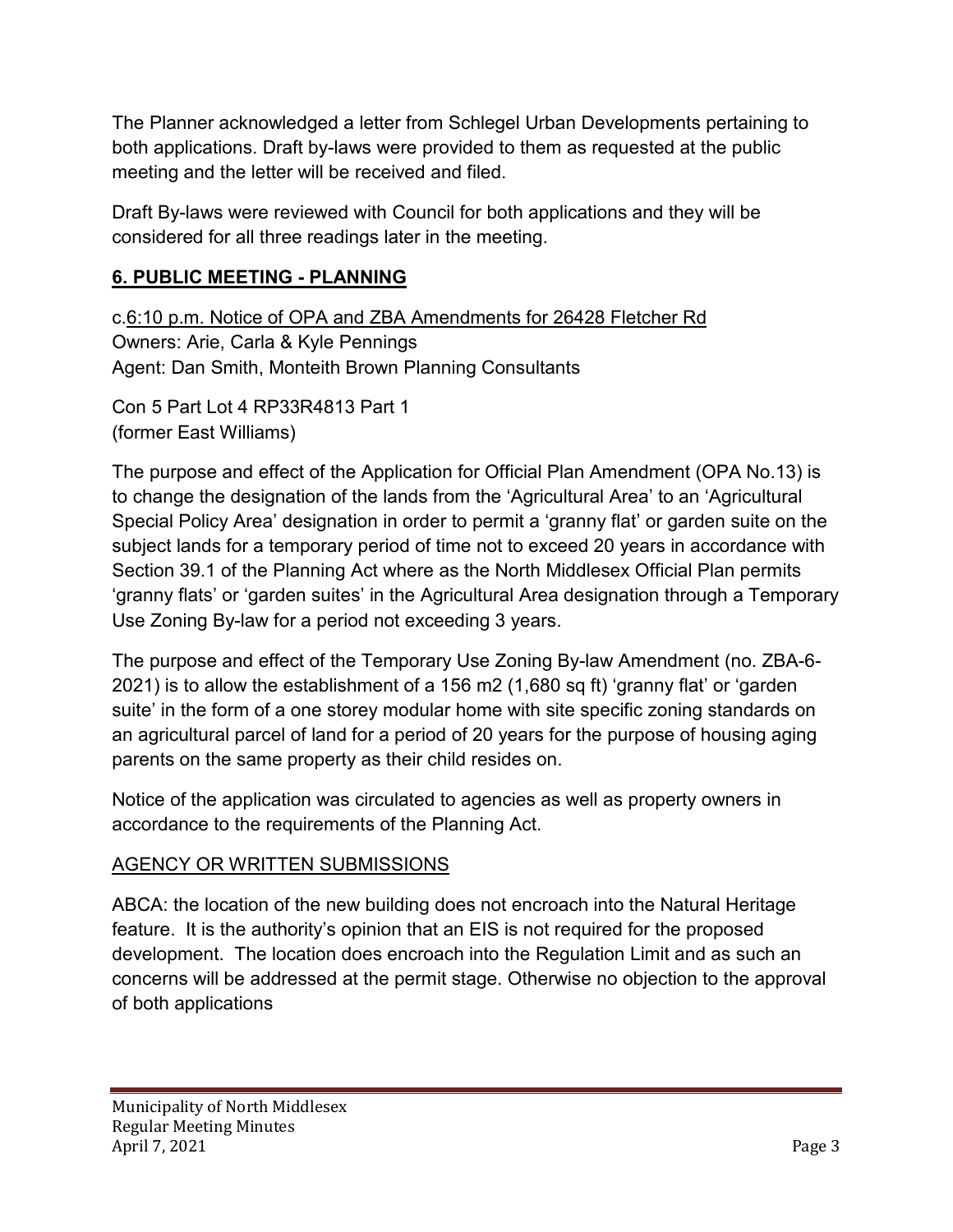Chief Building Official: no objection to the applications. The existing septic system will need to be upgraded to accommodate the additional unit if necessary, or a new septic system be installed for the additional unit at the time of the building permit process.

Public Works Department: there is existing water service connected to the residence at 26428 Fletcher Rd. The new granny suite will be required to be fed via the fronting water distribution system and a meter pit at the property line to facilitate the additional unit.

No Public Written or Oral Submissions at the meeting

Dan Smith, Agent from Monteith Brown Planning Consultants represented the owners with a submission of a Planning Justification Report. His clients had no concerns with being able to meet the servicing requirements.

After careful consideration, the following recommendation was considered:

### **MOTION #079/2021**

**KEOGH/CORNELISSEN**: That Application for Official Plan Amendment OPA 13 which would re-designate the subject lands from 'Agricultural Area' to the 'Agricultural Special Policy Area' be **ADOPTED** and forwarded to the County of Middlesex for consideration and approval; and

That Zoning By-law Amendment No. ZBA-6-2021 which proposes to rezone the subject lands from the 'General Agricultural (A1) Zone' to the 'General Agricultural Exception (A1-86(t)) Zone' to permit a 'granny flat' located in the front yard for a period not exceeding twenty years, and to permit a front yard setback of 10m (33ft) be **APRPOVED**.

CARRIED

# d.6:20 p.m. Notice of Zoning Amendment (Temporary Use Renewal) for 2242 Elm Tree Drive

Owners: Kevlin Farms c/o Kevin Boere

Lot 5 Con 11 (former West William Twsp)

The purpose of the Temporary Use Zoning By-law ZBA-07-2021 is to temporarily allow a second residential dwelling on an agricultural parcel of land for the purpose of boarding seasonal farm labourers. In order to recognize the Temporary Use, the lands will be rezoned from 'General Agricultural (A1) Zone' to 'General Agricultural Exception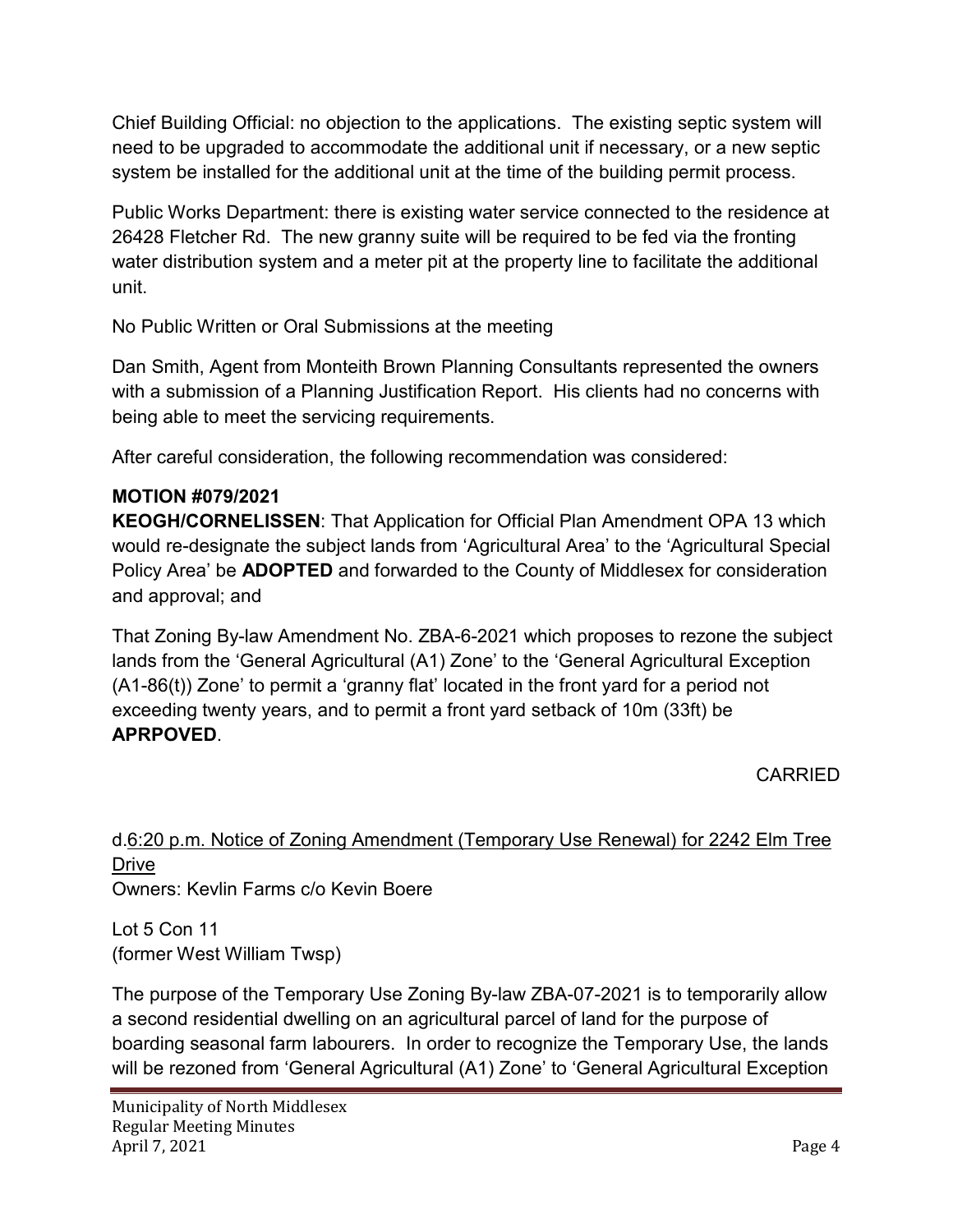70 (t) Zone for a period of three years. When the Temporary Use By-laws expires after three years time, the lands will return to the 'General Agricultural (A1) Zone'.

Notice of the application has been circulated to agencies as well as property owners in accordance to the requirements of the Planning Act.

## AGENCY AND WRITTEN SUBMISSIONS

Public Works Dept – no objection

No Public Written or Oral submissions were received.

## **MOTION #080/2021**

**NICHOL/HEMMING**: That Application for Temporary Zoning By-law ZBA-07-2021 to rezone lands from 'General Agricultural (A1) Zone to 'General Agricultural Exception 70 (t)Zone' be **APPROVED** for a period of 3 years as t he application: satisfies the requirements of the Planning Act; is consistent with the Provincial Policy Statement; conforms to the Official Plans of both the Municipality of North Middlesex and the County of Middlesex; satisfies the requirements of the North Middlesex Zoning By-law; and, represents sound land use planning.

CARRIED

## **MOTION#081/2021**

**MCLINCHEY/KEOGH**: That Public Meeting adjourn to Committee of Adjustment at 6:32 p.m. to consider planning applications.

CARRIED

See separate Committee of Adjustment minutes

The Regular Meeting resumed at 6:51 p.m. following the planning portion of the meeting.

## **7. DELEGATION**

None

## **8. DEPARTMENTAL REPORTS**

## a.2020 Annual Development Charges Update – Treasurer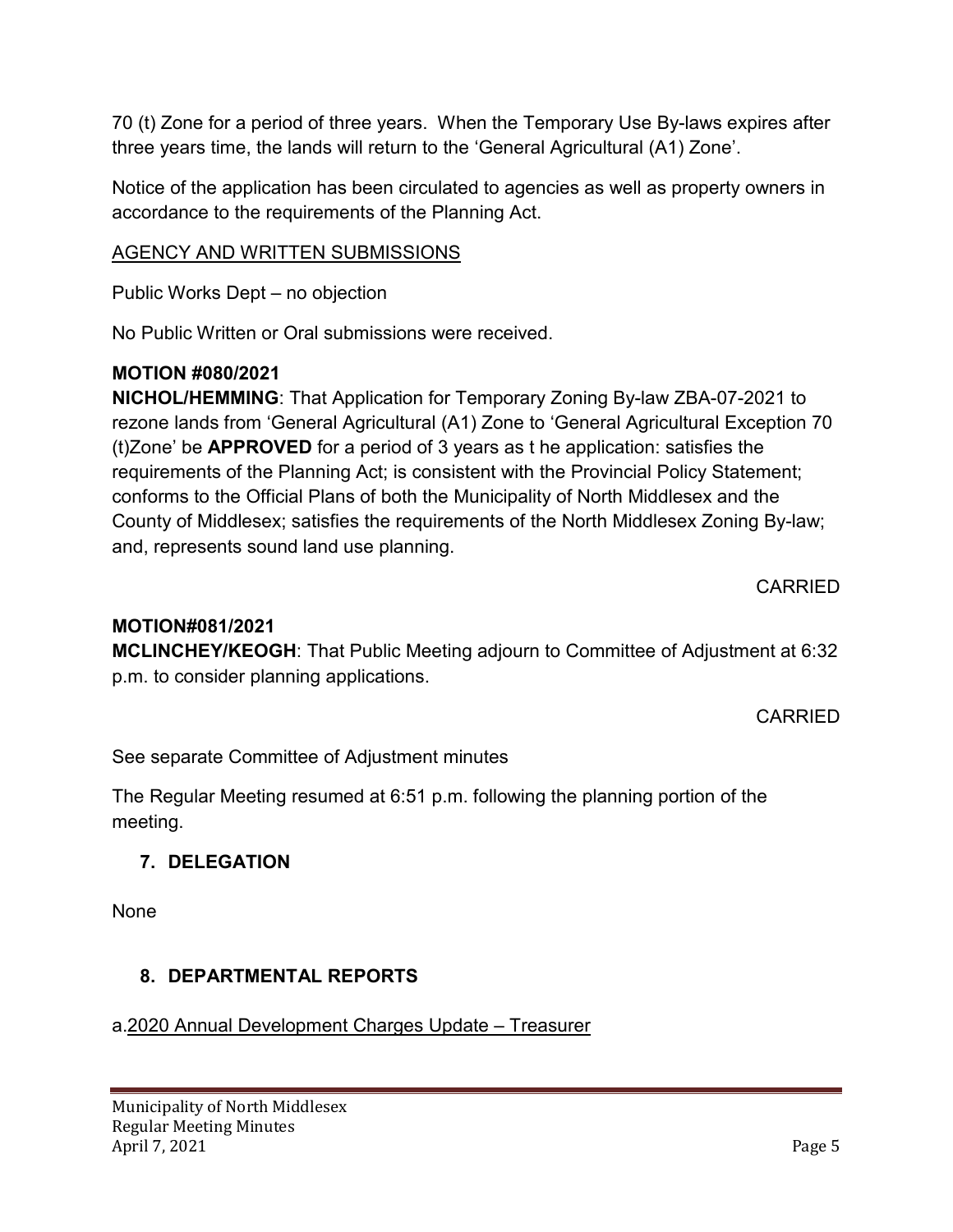### **MOTION #082/2021**

**MCLINHEY/MOIR**: That Council receive the report entitled 2020 Annual Development Charges Update as information.

CARRIED

### b. 2020 Unaudited Year End Surplus Reserve Transfers – Treasurer

The Treasurer requested direction from Council on the suggested transfer of \$90,000, intended for the CIP Plan, to be set up as a new reserve or included in Economic Development – the direction was to include this amount with the existing Economic Development Reserve.

### **MOTION #083/2021**

**MCLINCHEY/KEOGH**: That the report entitled 2020 Unaudited Year End Surplus Reserve Transfers be received;

That Council approves the 2020 unaudited year end operating surplus reserve transfers per Schedule B;

That Council approves any 2020 operating surplus/deficit after the year end audit is complete, be transferred to/from the general working capital reserve;

That \$577.26 be transferred from the Santa Claus Parade reserve to cover 2020 expenses;

And That Council authorize the 2020 purchase of the Water Wagon be funded from the Vehicle/Equipment Reserve.

CARRIED

## c. Tender Award West Williams Pumping Station Rehabilitation Contractor Award-Infrastructure Supervisor

#### **MOTION #084/2021**

**HEMMING/NICHOL**: Be it resolved that Selecta Inc. be awarded the West Williams Pumping Station Rehabilitation project in the amount of \$184,749.26 (excluding contingency and HST)

CARRIED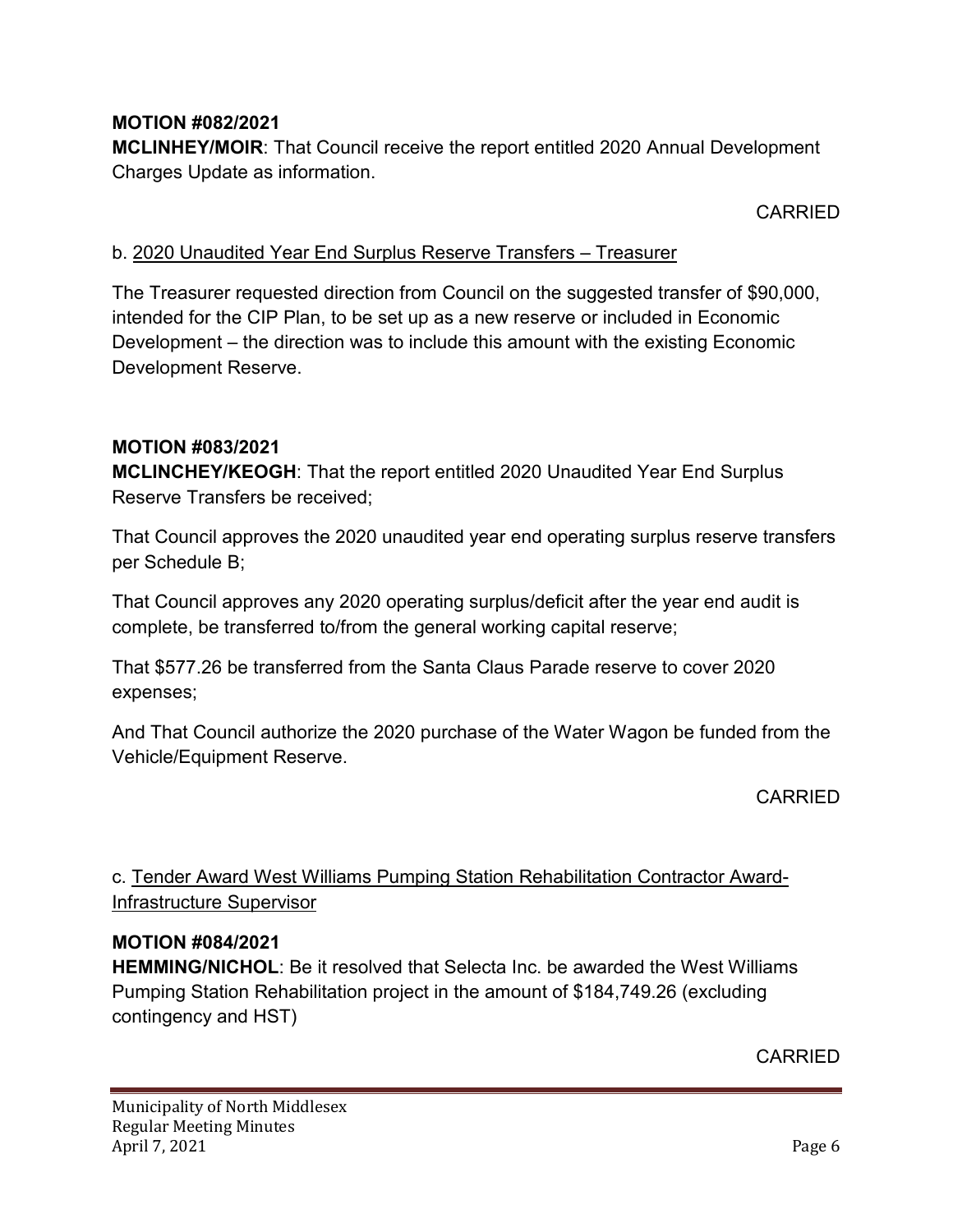## d.Fire Safety Grant Transfer Payment Agreement – Fire Chief

## **MOTION #085/2021**

**MCLINCHEY/NICHOL**: That Council receive the report and direct the Mayor and Clerk to execute the grant authorization agreement.

## CARRIED

### e. Deferred – By-law to prohibit Off Road Vehicles on Municipal Roads

CAO, Jonathon Graham, provided a review of the changes made to the By-law to address concerns Council had with ensuring agricultural off road vehicles were exempt. Additionally, suggested set fines were included, rather than fines under the Highway Traffic Act, which were considerably more. Discussion included challenges with Off Road Vehicles in the urban areas – the following motion was considered:

### **MOTION #086/2021**

**MCLINCHEY/NICHOL**: That Council enact the proposed by-law to prohibit Off Road Vehicles on highways/roads within the Municipality of North Middlesex's jurisdiction as defined by the Ontario Highway Traffic Act and that the Set Fine Schedule be adopted.

### DEFEATED

### **9. PASSING OF ACCOUNTS**

Compilation of accounts from March 12-29, 2021 in the amount of \$2,089,593.03

### **MOTION #087/2021**

**NICHOL/MOIR**: Be it resolved that the following Bills and Accounts be approved for payment as follows:

General Cheques \$90,228.58 Direct Deposit \$1,815,554.72 On-line/PAP \$183,749.73 Cemetery Cheques \$0.00 Cemetery Direct Deposit \$0.00

CARRIED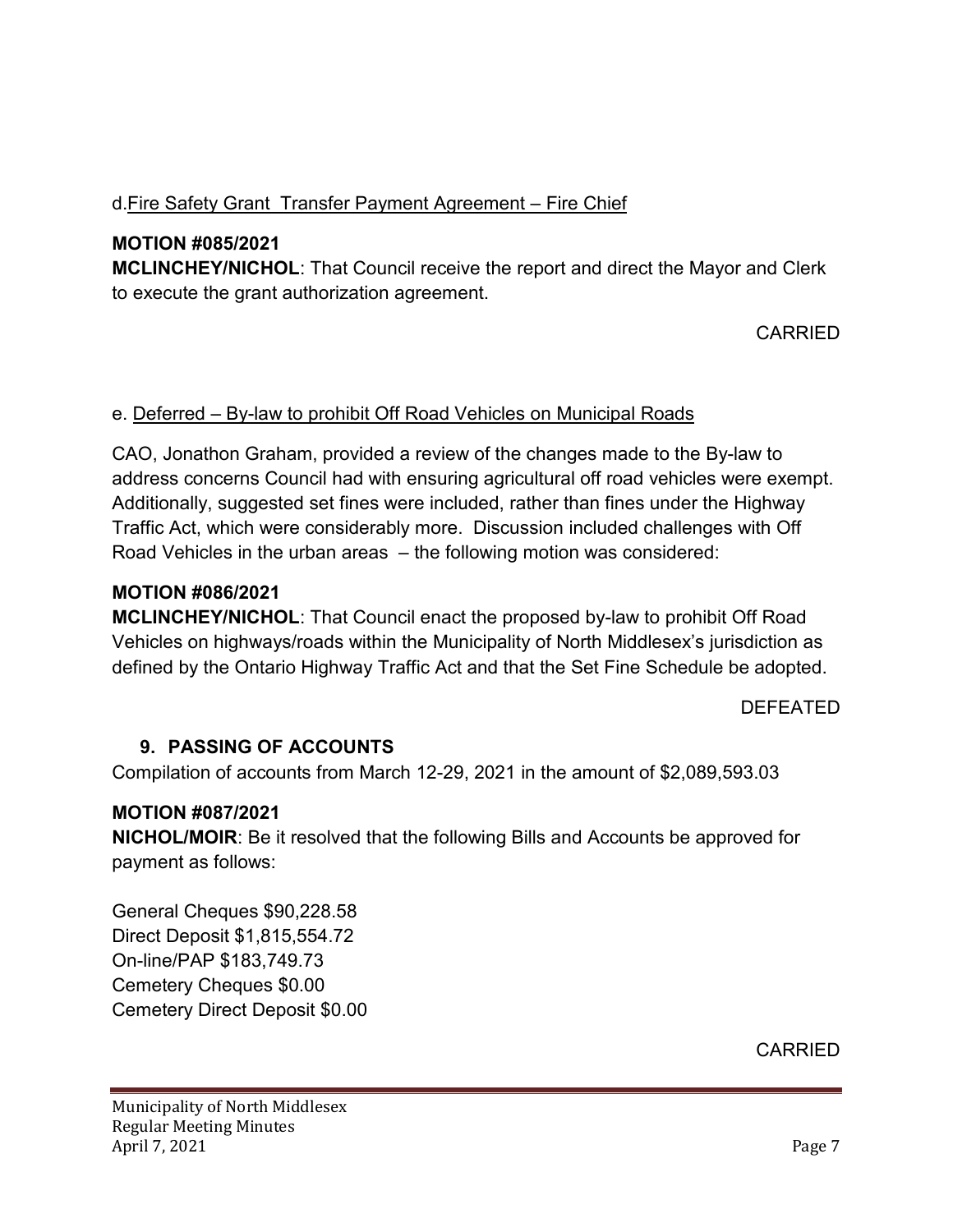## **10.COMMITTEE REPORTS**

### a. Lake Huron Primary Water Supply Joint Mgmt Board (Cr. Hemming) None

### b. ABCA (Deputy Mayor Cornelissen) March 18, 2021 Board Highlights

Deputy Mayor Cornelissen reported that the ABCA is partnering with Lambton Shores for treatment on their land in Port Franks for Gypsy Moths and inquired whether the same partnership was in place for the Mosquito Abatement Program on their land in North Middlesex. Staff advised that permission is given but no monetary contribution.

Cr. Keogh inquired whether land in the Bear Creek Area is being sprayed for Gypsy Moths by the CA and Deputy Mayor Cornelissen said any proposed treatment areas would have to be initiated with a complaint.

- c. BWRA (Cr. McLinchey) March 2021 Notes
- d. EDAC (Cr. Moir) None
- e. LSAC (Cr. Nichol) None
- f. Recreation Committee (Cr. Hemming) None
- g. Water/Wastewater Committee (Cr. Moir) None
- h. Policies Review Committee (Cr. Nichol) None

i.Fire Committee (Cr.Keogh) None

Cr. Keogh reported that the Build Committee has had a meeting and another one will be scheduled soon. He inquired into why past minutes have not been forwarded to council – staff will look into the status of them.

j. OCWA Client Advisory Board (Jonathon Graham) None

### **11.CORRESPONDENCE**

a.Township of Warwick – Notice of Open House and Public Meeting Official Plan Review (action: receive and file)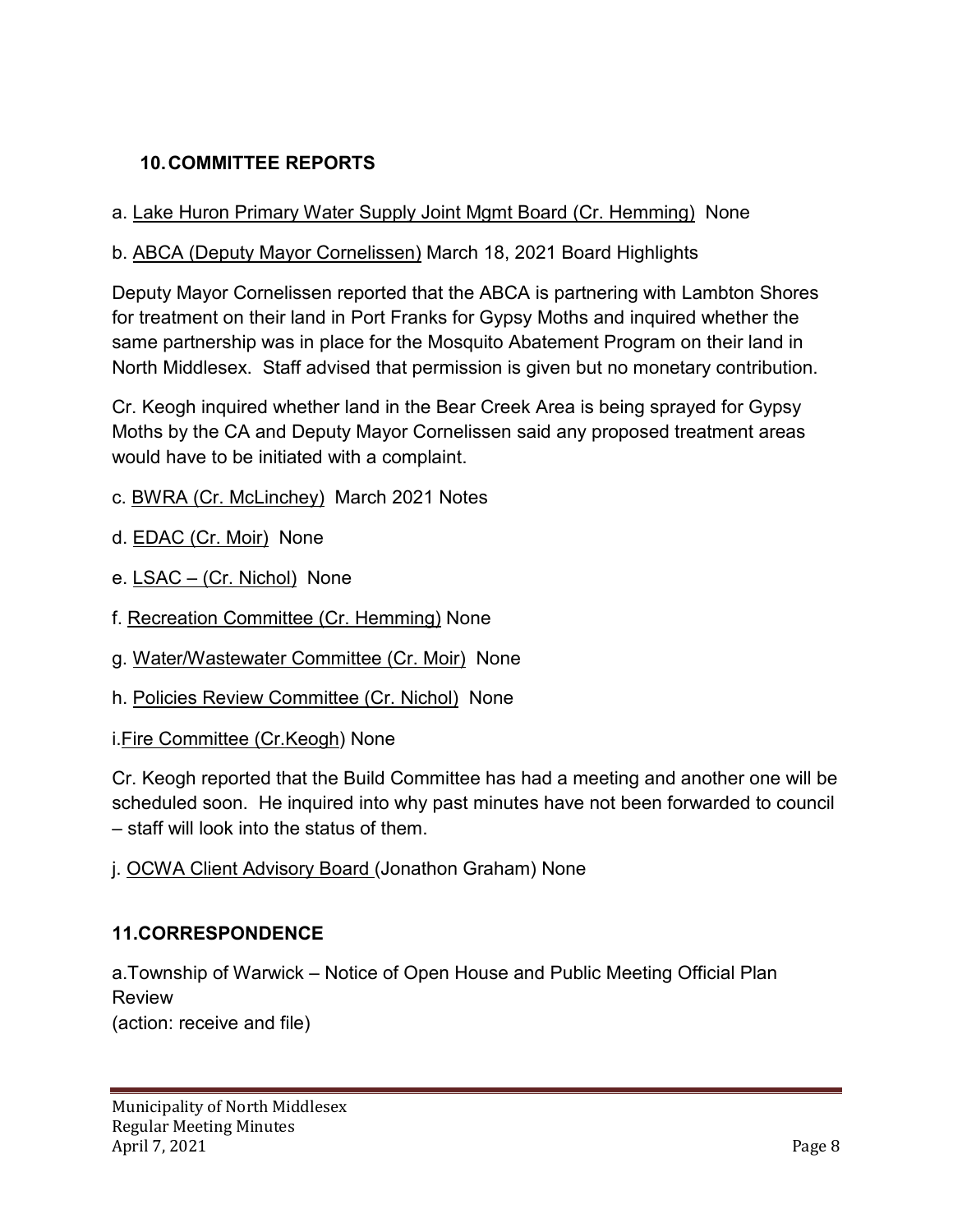b.Ministry of the Solicitor General – 2020 Compliance with the *Emergency Management and Civil Protection Act (EMCPA)* (action: receive and file)

c.Parkhill Community Garden – thank you note for Community Development Fund allocation for 2021. (action: receive and file)

## **12.OTHER OR URGENT BUSINESS**

Cr. Hemming requested the Speed Sign be set up in Hungry Hollow for public awareness.

Cr. Moir inquired into the status of Techy Savvy project. Staff advised that there has not been a lot of progress in this regard anywhere but would make contact with them again. Cr. Moir also inquired whether the store front grant program was still being implemented and staff replied that it is ongoing.

Mike Barnier provided a brief update on status of the Community Improvement Plan and that meetings will be set up in April/May for this project.

Deputy Mayor Cornelissen reported on activities of the Rural Education Task Force. They were hoping to set up in person Public Consultation Meetings of which one would be in North Middlesex. Due to the current COVID restrictions, timelines for this may vary.

## **13.DEFERRED ITEMS FROM PREVIOUS MEETING**

- Report on options for municipal regulations pertaining to certain Cannabis **Operations**
- Report from Treasurer on Credit Card Payment Option
- Report from Treasurer on Lifting Temporary Amendments to Municipal Fees and Charges By-law- March 2021
- Review of Water Budget after 2<sup>nd</sup> quarter billing cycle

## **14. COMMUNICATIONS (including County Council)**

Deputy Mayor Cornelissen reported on a recent MPAC presentation at the County as well as the progress report from each Department was very informative.

Mayor Ropp advised that there will be a virtual meeting for residents affected by the Blacks Bridge project soon which will set out the next steps.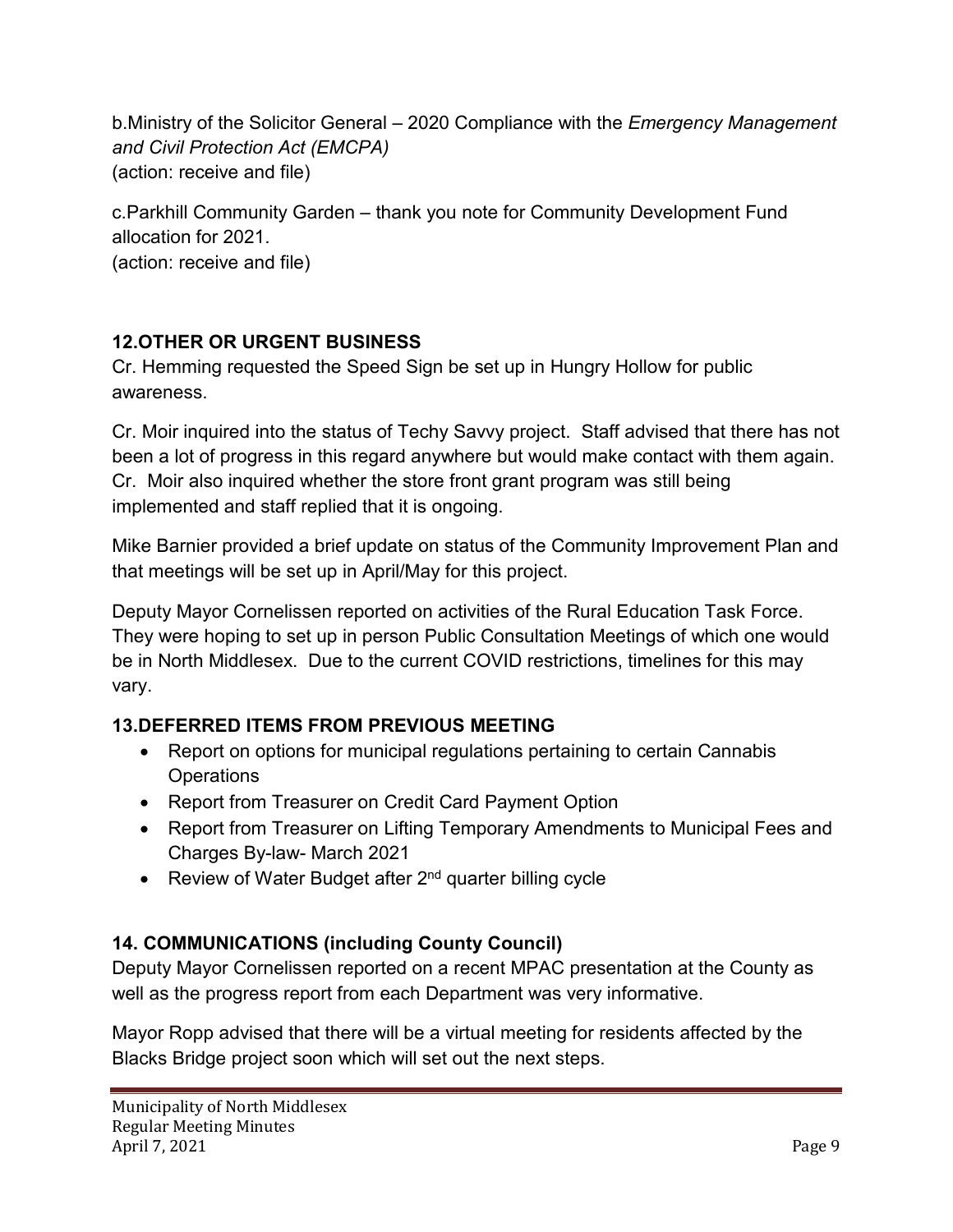### **15. READING OF BY-LAWS**

005 of 2021 VanMassenhoven Drain (3rd and final reading)

027 of 2021 ZBA (Temp Use) 4 Alma Street, Nairn 028 of 2021 ZBA (Temp Use) 4486 Queens Ave, Nairn 031 of 2021 Council Remuneration and Expenses for 2021 032 of 2021 OPA 26428 Fletcher Rd 033 of 2021 ZBA 26428 Fletcher Rd 034 of 2021 ZBA (Temp Use) 2242 Elm Tree Rd 035 of 2021 Appointment By-law for Building Inspectors Middlesex Centre 036 of 2021 Appointment of MLEO - Middlesex Centre 037 of 2021 Authorize Agreement for Fire Safety Grant Allocation 038 of 2021 - Confirming

Draft By-law 039 of 2021 was pulled as the report to approve the by-law was defeated earlier in the meeting.

**MOTION #088/2021 MCLINCHEY/NICHOL**: That By-law #027-038 of 2021 be read a first and second time

CARRIED

### **MOTION #089/2021**

**MOIR/HEMMING**: That By-law #005, 027-038 of 2021 be read a third and final time

CARRIED

## **16. CLOSED MEETING (UNDER SECTION 239 OF THE** *MUNICIPAL ACT)*

None

## **17. CONSIDERATION OF MATTERS ARISING FROM CLOSED MEETING**

None